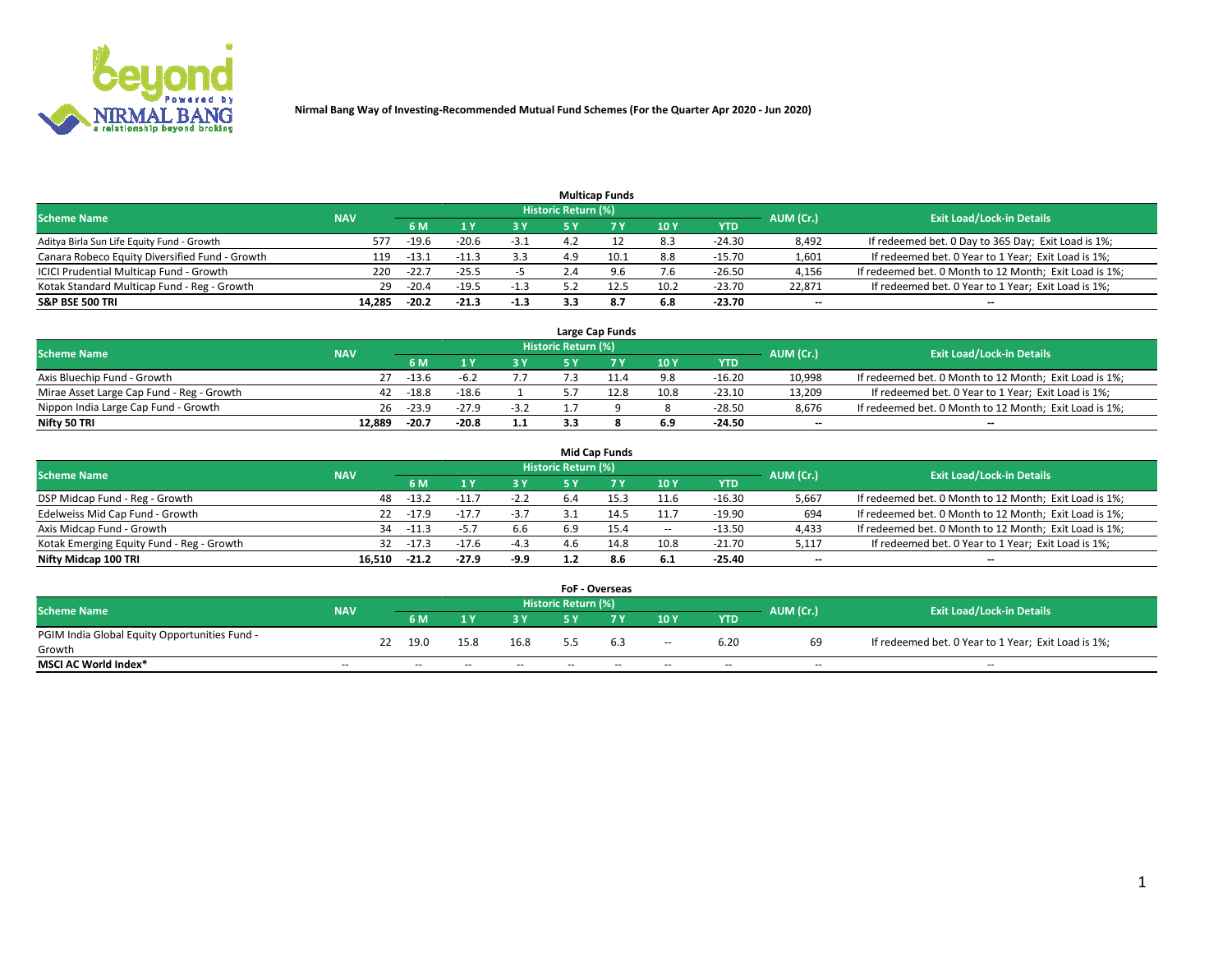

|                                                  |            |         |         |        |                     | Large & Midcap |                  |          |           |                                                        |
|--------------------------------------------------|------------|---------|---------|--------|---------------------|----------------|------------------|----------|-----------|--------------------------------------------------------|
| <b>Scheme Name</b>                               | <b>NAV</b> |         |         |        | Historic Return (%) |                |                  |          | AUM (Cr.) | <b>Exit Load/Lock-in Details</b>                       |
|                                                  |            | 6 M     |         | 3 Y    |                     |                | 10Y              | YTD      |           |                                                        |
| Canara Robeco Emerging Equities - Growth         | 79         | $-14.9$ | $-15.$  | $-1.7$ | 6.8                 | 18.7           | 14.4             | $-18.00$ | 4,254     | If redeemed bet. 0 Year to 1 Year; Exit Load is 1%;    |
| Invesco India Growth Opportunities Fund - Growth | 29         | $-19.4$ | $-16.4$ |        | ⊿ ∙                 |                | 9.4              | $-21.30$ | 1,986     | If redeemed bet. 0 Year to 1 Year; Exit Load is 1%;    |
| Sundaram Large and Mid Cap Fund - Reg - Growth   | 27         | $-24.2$ | $-20.5$ | $-1.4$ |                     | 10.7           | $\overline{1}$ . | $-25.60$ | 885       | If redeemed bet. 0 Month to 12 Month; Exit Load is 1%; |
| Principal Emerging Bluechip Fund - Growth        | 87         | $-15.9$ | $-15.6$ | $-2.6$ |                     |                | 11.2             | $-19.20$ | 1,596     | If redeemed bet. 0 Day to 365 Days; Exit Load is 1%;   |
| NIFTY Large Midcap 250 TRI                       | 5.697      | $-19.3$ | $-21.6$ | $-2.4$ |                     |                | 7.8              | $-23.20$ | $- -$     | $\overline{\phantom{a}}$                               |

|                                  |            |         |         |        |                     | <b>Focused Funds</b> |        |            |           |                                                        |
|----------------------------------|------------|---------|---------|--------|---------------------|----------------------|--------|------------|-----------|--------------------------------------------------------|
| <b>Scheme Name</b>               | <b>NAV</b> |         |         |        | Historic Return (%) |                      |        |            | AUM (Cr.) | <b>Exit Load/Lock-in Details</b>                       |
|                                  |            | 6 M     |         |        |                     |                      | 10Y    | <b>YTD</b> |           |                                                        |
| Axis Focused 25 Fund - Growth    | 25         | $-18.0$ | $-11.5$ | 3.8    |                     |                      | $\sim$ | $-20.30$   | 8.185     | If redeemed bet. 0 Month to 12 Month; Exit Load is 1%; |
| SBI Focused Equity Fund - Growth | 125        | $-14.6$ |         |        | 6.9                 |                      | 12.8   | -18.30     | 7.012     | If redeemed bet. 0 Year to 1 Year; Exit Load is 1%;    |
| <b>S&amp;P BSE 500 TRI</b>       | 14.285     | $-20.2$ | $-21.3$ | $-1.3$ |                     | 8.7                  | 6.8    | $-23.70$   | $- -$     | $\overline{\phantom{a}}$                               |

| <b>Small Cap Funds</b>                                                                                          |       |         |         |         |        |           |       |            |                          |                                                     |  |  |  |  |
|-----------------------------------------------------------------------------------------------------------------|-------|---------|---------|---------|--------|-----------|-------|------------|--------------------------|-----------------------------------------------------|--|--|--|--|
| <b>Historic Return (%)</b><br><b>Exit Load/Lock-in Details</b><br><b>Scheme Name</b><br><b>NAV</b><br>AUM (Cr.) |       |         |         |         |        |           |       |            |                          |                                                     |  |  |  |  |
|                                                                                                                 |       | 6 M     |         | 3 Y     | 5 Y    | <b>7Y</b> | 10Y   | <b>YTD</b> |                          |                                                     |  |  |  |  |
| Franklin India Smaller Companies Fund - Growth                                                                  | 36    | $-26.3$ | $-34$   | $-12.5$ |        | 12.3      | 10    | $-28.10$   | 4,506                    | If redeemed bet. 0 Year to 1 Year; Exit Load is 1%; |  |  |  |  |
| HDFC Small Cap Fund - Growth                                                                                    | 28    | $-27.3$ | $-35.5$ | $-7.3$  | 1.9    | 9.3       | 7.2   | $-26.90$   | 6,247                    | If redeemed bet. 0 Year to 1 Year; Exit Load is 1%; |  |  |  |  |
| L&T Emerging Businesses Fund - Reg - Growth                                                                     | 16    | $-27.5$ | $-33.6$ | $-10.2$ |        | $-$       | $\!-$ | $-28.90$   | 3,815                    | If redeemed bet. 0 Year to 1 Year; Exit Load is 1%; |  |  |  |  |
| SBI Small Cap Fund - Growth                                                                                     | 44    | $-15.8$ | $-14.4$ | 0.7     | 8.3    | 19.9      | 15.2  | $-17.50$   | 2,704                    | If redeemed bet. 0 Year to 1 Year; Exit Load is 1%; |  |  |  |  |
| Nifty Smallcap 100 TRI                                                                                          | 4.889 | $-29.0$ | -38.7   | -18     | $-5.4$ | 4.1       | 1.8   | -31.80     | $\overline{\phantom{a}}$ | --                                                  |  |  |  |  |

## **ELSS Schemes (Tax Saving u/s 80-C)**

| <b>Scheme Name</b>                           | <b>NAV</b> |         |         | <b>Historic Return (%)</b> |       |       |        |            | AUM (Cr.) | <b>Exit Load/Lock-in Details</b> |
|----------------------------------------------|------------|---------|---------|----------------------------|-------|-------|--------|------------|-----------|----------------------------------|
|                                              |            | 6 M     |         | 3 Y                        | 5 Y   |       | 10Y    | <b>YTD</b> |           |                                  |
| Aditya Birla Sun Life Tax Relief 96 - Growth | 27         | -14.4   | $-16.7$ | 0.1                        | 4.6   |       | 8.9    | $-17.80$   | 8,167     | Nil                              |
| Axis Long Term Equity Fund - Growth          | 40         | $-16.8$ | $-9.9$  | 4.2                        | 5.9   |       | 13.7   | $-18.80$   | 17,495    | Nil                              |
| Canara Robeco Equity Tax Saver Fund - Growth | 59         | $-12.2$ | $-10.4$ | 3.6                        |       | 10.9  | 9.2    | $-14.30$   | 829       | Nil                              |
| Invesco India Tax Plan - Growth              | 43         | $-17.0$ | $-14.7$ | 1.2                        |       |       | 10.4   | $-19.30$   | 806       | Nil                              |
| Mirae Asset Tax Saver Fund - Reg - Growth    | 15         | $-17.0$ | $-16.1$ | 2.3                        | $- -$ | $- -$ | $\sim$ | $-22.10$   | 2,671     | Nil                              |
| <b>S&amp;P BSE 200 TRI</b>                   | 4.645      | $-20.0$ | $-20.5$ | $-0.2$                     | 3.6   | 8.8   | 7.1    | $-23.60$   | $- -$     | $-$                              |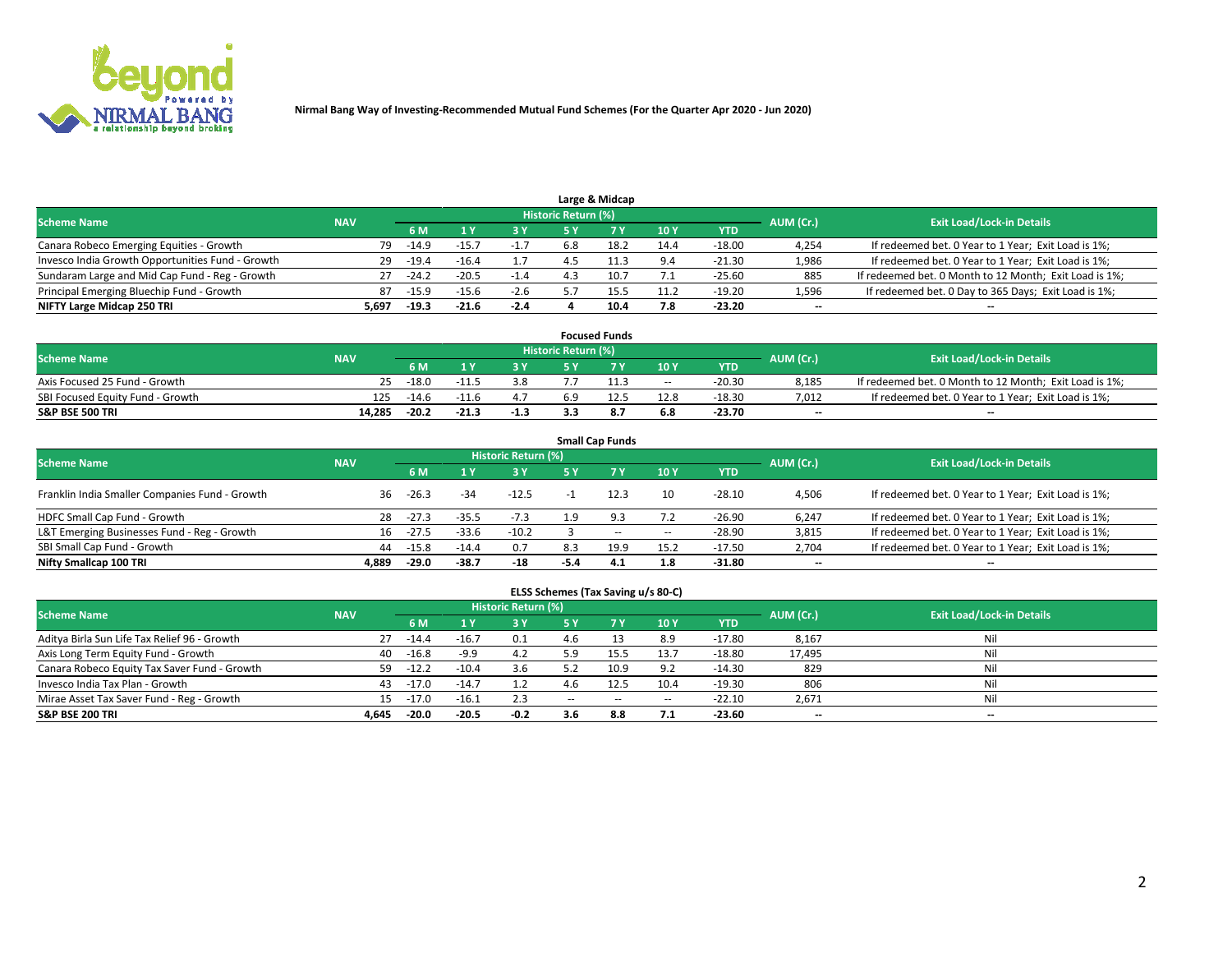

|                                           |            |                                  |         |        |     | <b>Contra/Value Fund</b> |     |            |       |                                                     |
|-------------------------------------------|------------|----------------------------------|---------|--------|-----|--------------------------|-----|------------|-------|-----------------------------------------------------|
| <b>Scheme Name</b>                        | AUM (Cr.)  | <b>Exit Load/Lock-in Details</b> |         |        |     |                          |     |            |       |                                                     |
|                                           | <b>NAV</b> | 6 M                              |         | 3 Y    |     |                          | 10Y | <b>YTD</b> |       |                                                     |
| Kotak India EQ Contra Fund - Reg - Growth | 42         | $-20.6$                          | $-20.2$ | 0.9    | 3.6 | 8.8                      | 7.4 | $-23.20$   | 631   | If redeemed bet. 0 Year to 1 Year; Exit Load is 1%; |
| Invesco India Contra Fund - Growth        | 40         | $-15.2$                          | $-16.8$ |        |     |                          | 10  | -18.90     | 3,658 | If redeemed bet. 0 Year to 1 Year; Exit Load is 1%; |
| UTI Value Opportunities Fund - Growth     | 51         | $-16.4$                          | $-17.9$ |        |     |                          | 7.6 | $-21.60$   | 3,294 | If redeemed bet. 0 Year to 1 Year; Exit Load is 1%; |
| Nippon India Value Fund - Growth          | 57         | $-21.1$                          | $-22.7$ | $-3.7$ |     | Q                        | 6.9 | $-23.90$   | 2,162 | If redeemed bet. 0 Year to 1 Year; Exit Load is 1%; |
| <b>S&amp;P BSE 500 TRI</b>                | 14,285     | $-20.2$                          | $-21.3$ | -1.3   |     | 8.7                      | 6.8 | $-23.70$   | $- -$ | $\overline{\phantom{a}}$                            |

| Sector/Thematic                                                           |            |         |         |                     |        |      |                          |          |                          |                                                        |  |  |  |
|---------------------------------------------------------------------------|------------|---------|---------|---------------------|--------|------|--------------------------|----------|--------------------------|--------------------------------------------------------|--|--|--|
| <b>Scheme Name</b>                                                        | <b>NAV</b> |         |         | Historic Return (%) |        |      |                          |          | AUM (Cr.)                | <b>Exit Load/Lock-in Details</b>                       |  |  |  |
|                                                                           |            | 6 M     |         | <b>3Y</b>           | 5 Y    | 7Y   | 10Y                      | YTD      |                          |                                                        |  |  |  |
| Canara Robeco Consumer Trends Fund - Reg -<br>Growth                      | 36         | $-15.6$ | $-7.8$  | 4.1                 | 7.8    | 12.6 | 11.5                     | $-15.30$ | 314                      | If redeemed bet. 0 Year to 1 Year; Exit Load is 1%;    |  |  |  |
| Mirae Asset Great Consumer Fund - Growth                                  | 29         | $-19.6$ | $-15.2$ | 3.7                 | 5.7    | 12.7 | $\hspace{0.05cm} \cdots$ | $-21.00$ | 774                      | If redeemed bet. 0 Year to 1 Year; Exit Load is 1%;    |  |  |  |
| <b>ICICI Prudential Technology Fund - Growth</b>                          | 47         | $-13.5$ | $-21$   | 6.5                 | 4.4    | 13.5 | 11.9                     | $-18.60$ | 320                      | If redeemed bet. 0 Day to 15 Day; Exit Load is 1%;     |  |  |  |
| Nippon India Pharma Fund - Growth                                         | 182        | 25.9    | 17.9    | 11.1                | ნ.5    | 5٠   | 13.9                     | 19.40    | 2,190                    | If redeemed bet. 0 Year to 1 Year; Exit Load is 1%;    |  |  |  |
| BNP Paribas India Consumption Fund - Reg - Growth                         | 11         | $-9.9$  | $-0.7$  | $\sim$ $-$          | $\sim$ | --   | $\hspace{0.05cm} \cdots$ | $-12.70$ | 441                      | If redeemed bet. 0 Month to 12 Month; Exit Load is 1%; |  |  |  |
| ICICI Prudential Banking and Financial Services Fund -<br>Retail - Growth | 42         | $-33.9$ | $-36.1$ | $-7.7$              | 3.3    | 9.6  | 10.1                     | $-40.00$ | 2,535                    | If redeemed bet. 0 Day to 15 Day; Exit Load is 1%;     |  |  |  |
| <b>S&amp;P BSE 500 TRI</b>                                                | 14.285     | $-20.2$ | $-21.3$ | $-1.3$              | 3.3    | 8.7  | 6.8                      | $-23.70$ | $\overline{\phantom{a}}$ | --                                                     |  |  |  |

| <b>Dynamic Asset Allocation Funds</b>                      |            |         |         |                     |     |           |       |            |                          |                                                          |  |  |  |
|------------------------------------------------------------|------------|---------|---------|---------------------|-----|-----------|-------|------------|--------------------------|----------------------------------------------------------|--|--|--|
| <b>Scheme Name</b>                                         | <b>NAV</b> |         |         | Historic Return (%) |     |           |       |            | AUM (Cr.)                | <b>Exit Load/Lock-in Details</b>                         |  |  |  |
|                                                            |            | 6 M     |         | <b>3Y</b>           | 5 Y | <b>7Y</b> | 10Y   | <b>YTD</b> |                          |                                                          |  |  |  |
| ICICI Prudential Balanced Advantage Fund - Reg -<br>Growth | 32         | $-13.2$ | $-9.7$  | 1.8                 |     | 9.6       | 9.7   | $-15.80$   | 22,849                   | If redeemed bet. 0 Year to 1 Year; Exit Load is 1%;      |  |  |  |
| Invesco India Dynamic Equity Fund - Growth                 | 26         | $-11.8$ | $-8.9$  | 1.2                 | 4.4 | 9.6       | 8.2   | $-13.10$   | 684                      | If redeemed bet. 0 Month to 3 Month; Exit Load is 0.25%; |  |  |  |
| Nippon India Balanced Advantage Fund - Growth              | 82         | $-10.2$ | $-10.1$ | 1.1                 | 4.3 | 9.5       | 8.6   | $-13.10$   | 2,529                    | If redeemed bet. 0 Month to 12 Month; Exit Load is 1%;   |  |  |  |
| HDFC Balanced Advantage Fund - Growth                      | 158        | $-18.0$ | $-20.7$ |                     | 3.8 | 8.2       | 7.5   | $-21.90$   | 32,369                   | If redeemed bet. 0 Year to 1 Year; Exit Load is 1%;      |  |  |  |
| SBI Dynamic Asset Allocation Fund - Reg - Growth           | 12         | $-11.8$ | $-12$   | 1.2                 | 3.7 | $\sim$    | $\!-$ | $-14.60$   | 545                      | If redeemed bet. 0 Month to 12 Month; Exit Load is 1%;   |  |  |  |
| NIFTY 50 Hybrid Composite Debt 65:35 Index                 | 9.036      | $-11.3$ | $-9.1$  | 4.1                 | 5.5 | 8.5       | 7.8   | $-14.50$   | $\overline{\phantom{a}}$ | --                                                       |  |  |  |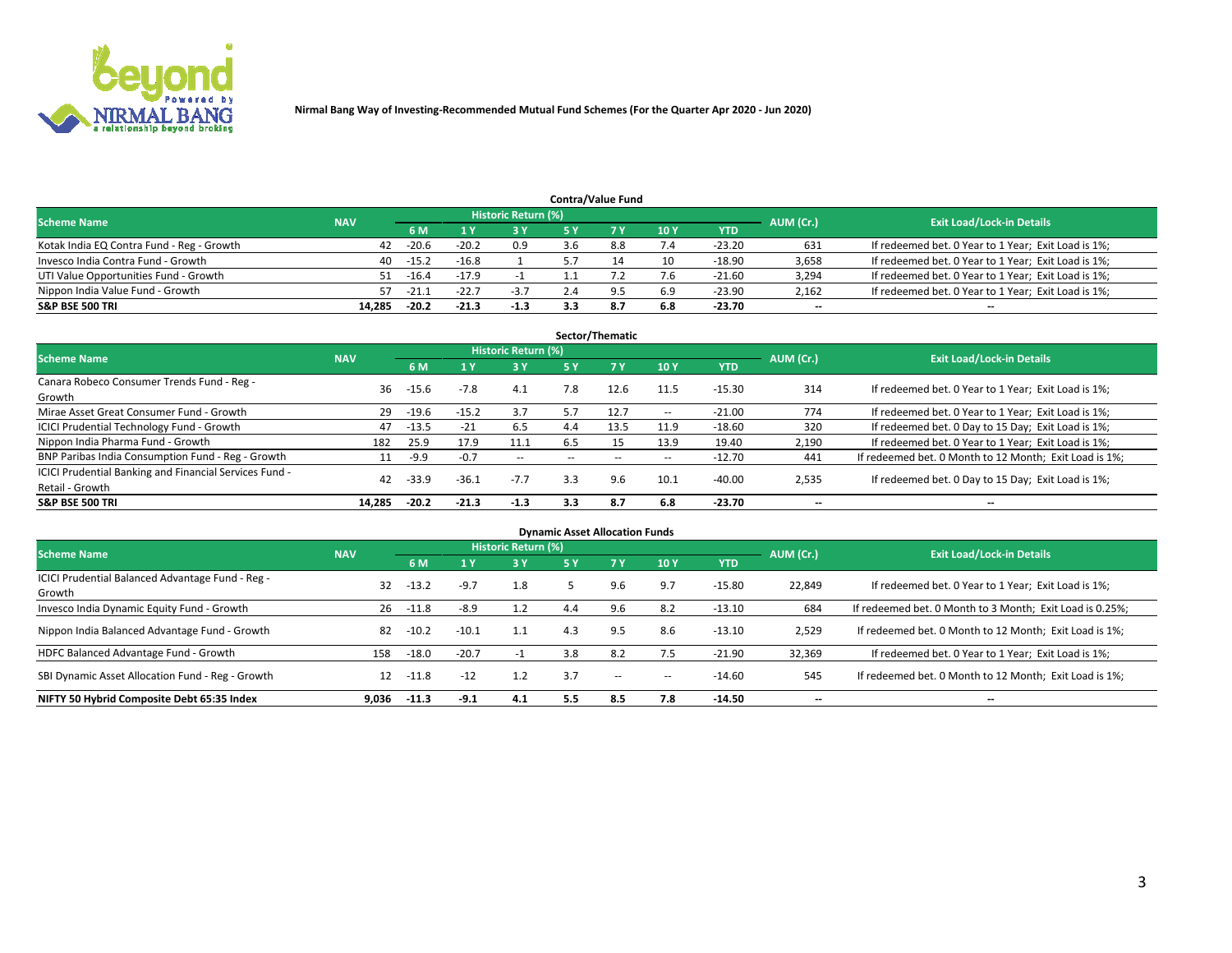

|                                                 |            |                                  |         |        |       | <b>Hybrid Aggressive</b> |                          |          |                          |                                                        |
|-------------------------------------------------|------------|----------------------------------|---------|--------|-------|--------------------------|--------------------------|----------|--------------------------|--------------------------------------------------------|
| <b>Scheme Name</b>                              | AUM (Cr.)  | <b>Exit Load/Lock-in Details</b> |         |        |       |                          |                          |          |                          |                                                        |
|                                                 | <b>NAV</b> | 6 M                              |         | 73 Y   |       |                          | 10Y                      | YTD      |                          |                                                        |
| ICICI Prudential Equity & Debt Fund - Growth    | 113        | $-14.9$                          | $-16.3$ | $-0.5$ |       |                          | 10.5                     | $-19.50$ | 16,219                   | If redeemed bet. 0 Year to 1 Year; Exit Load is 1%;    |
| Mirae Asset Hybrid - Equity Fund - Reg - Growth |            | $-11.4$                          |         | 2.7    | $- -$ | $\sim$ $\sim$            | $\overline{\phantom{a}}$ | $-16.10$ | 2,923                    | If redeemed bet. 0 Year to 1 Year; Exit Load is 1%;    |
| SBI Equity Hybrid Fund - Growth                 | 123        | $-12.5$                          |         |        |       |                          | 9.5                      | $-15.50$ | 26,925                   | If redeemed bet. 0 Month to 12 Month; Exit Load is 1%; |
| Canara Robeco Equity Hybrid Fund - Growth       | 150        | -8.2                             | $-5.1$  | 3.8    | 6.4   | 11.8                     | 10.2                     | $-10.60$ | 2,621                    | If redeemed bet. 0 Year to 1 Year; Exit Load is 1%;    |
| NIFTY 50 Hybrid Composite Debt 65:35 Index      | 9.036      | -11.3                            | $-9.1$  | 4.1    |       | 8.5                      | 7.8                      | $-14.50$ | $\overline{\phantom{a}}$ | --                                                     |

| <b>Arbitrage Fund</b>                      |            |    |      |     |                     |  |  |     |            |           |                                                          |  |  |
|--------------------------------------------|------------|----|------|-----|---------------------|--|--|-----|------------|-----------|----------------------------------------------------------|--|--|
| <b>Scheme Name</b>                         | <b>NAV</b> |    |      |     | Historic Return (%) |  |  |     |            | AUM (Cr.) | <b>Exit Load/Lock-in Details</b>                         |  |  |
|                                            |            |    | 1 M  | . M | 6 M                 |  |  | 3 Y | <b>YTD</b> |           |                                                          |  |  |
| IDFC Arbitrage Fund - Reg - Growth         |            |    | O 1  |     | 4.9                 |  |  |     | 5.30       | 6.491     | If redeemed bet. 0 Month to 1 Month; Exit Load is 0.25%; |  |  |
| Kotak Equity Arbitrage Fund - Reg - Growth |            | 28 | -9.6 |     | 5.6                 |  |  | 6.2 | 6.20       | 10.580    | If redeemed bet. 0 Day to 30 Day; Exit Load is 0.25%;    |  |  |
| Nippon India Arbitrage Fund - Growth       |            | 20 | 11.1 |     | 5.4                 |  |  | 6.3 | 6.10       | 6.821     | If redeemed bet. 0 Month to 1 Month; Exit Load is 0.25%; |  |  |

| <b>Equity Saver</b>                      |                          |    |                          |       |                     |     |                          |                          |                          |           |                                                        |  |  |  |
|------------------------------------------|--------------------------|----|--------------------------|-------|---------------------|-----|--------------------------|--------------------------|--------------------------|-----------|--------------------------------------------------------|--|--|--|
| <b>Scheme Name</b>                       | <b>NAV</b>               |    |                          |       | Historic Return (%) |     |                          |                          |                          | AUM (Cr.) | <b>Exit Load/Lock-in Details</b>                       |  |  |  |
|                                          |                          |    | 6 M                      |       |                     |     |                          | 10Y                      | <b>YTD</b>               |           |                                                        |  |  |  |
| Axis Equity Saver Fund - Reg - Growth    |                          |    | $-8.2$                   |       |                     | $-$ | $-$                      | $\sim$                   | $-9.00$                  | 680       | If redeemed bet. 0 Month to 12 Month; Exit Load is 1%; |  |  |  |
| Kotak Equity Savings Fund - Reg - Growth |                          | 14 | -55                      |       |                     |     | $-$                      | $-$                      | -7.40                    | .449      | If redeemed bet. 0 Year to 1 Year; Exit Load is 1%;    |  |  |  |
| CRISIL Hybrid 50+50 - Moderate Index*    | $\overline{\phantom{a}}$ |    | $\overline{\phantom{a}}$ | $- -$ | $-$                 | $-$ | $\overline{\phantom{a}}$ | $\overline{\phantom{a}}$ | $\overline{\phantom{a}}$ | $- -$     | $\overline{\phantom{a}}$                               |  |  |  |

| <b>Liquid Funds</b>                 |            |                |      |                            |     |     |            |                 |           |                                  |  |  |  |  |
|-------------------------------------|------------|----------------|------|----------------------------|-----|-----|------------|-----------------|-----------|----------------------------------|--|--|--|--|
| <b>Scheme Name</b>                  | <b>NAV</b> |                |      | <b>Historic Return (%)</b> |     |     | <b>YTM</b> | Avg             | AUM (Cr.) | <b>Exit Load/Lock-in Details</b> |  |  |  |  |
|                                     |            | 1 <sub>W</sub> | W.   | 1 M                        | ៵៳  |     |            | <b>Maturity</b> |           |                                  |  |  |  |  |
| Axis Liquid Fund - Growth           | 2,203      | 6.9            | -6.7 | 10.4                       | 6.1 |     | 4.49       | 0.15            | 19,980    | *Ref Footnote                    |  |  |  |  |
| IDFC Cash Fund - Reg - Growth       | 2.400      | 5.8            | 6.2  | 10.2                       |     | 58  | 4.89       | 0.13            | 7,003     | *Ref Footnote                    |  |  |  |  |
| Mahindra Liquid Fund - Reg - Growth | 1,287      | 6.8            | 6.5  | 10.6                       | 5.8 | 6.1 | 4.85       | 0.13            | 2,098     | *Ref Footnote                    |  |  |  |  |
| Kotak Liquid Fund - Reg - Growth    | 4,015      |                |      | 10.6                       | 5.6 | 50  | 4.37       | 0.16            | 23.622    | *Ref Footnote                    |  |  |  |  |
| <b>CRISIL Liquid Fund Index</b>     | $-$        | 6.0            | 6.1  | 8.6                        |     | 6.3 | $-$        | $-$             | $- -$     | $-$                              |  |  |  |  |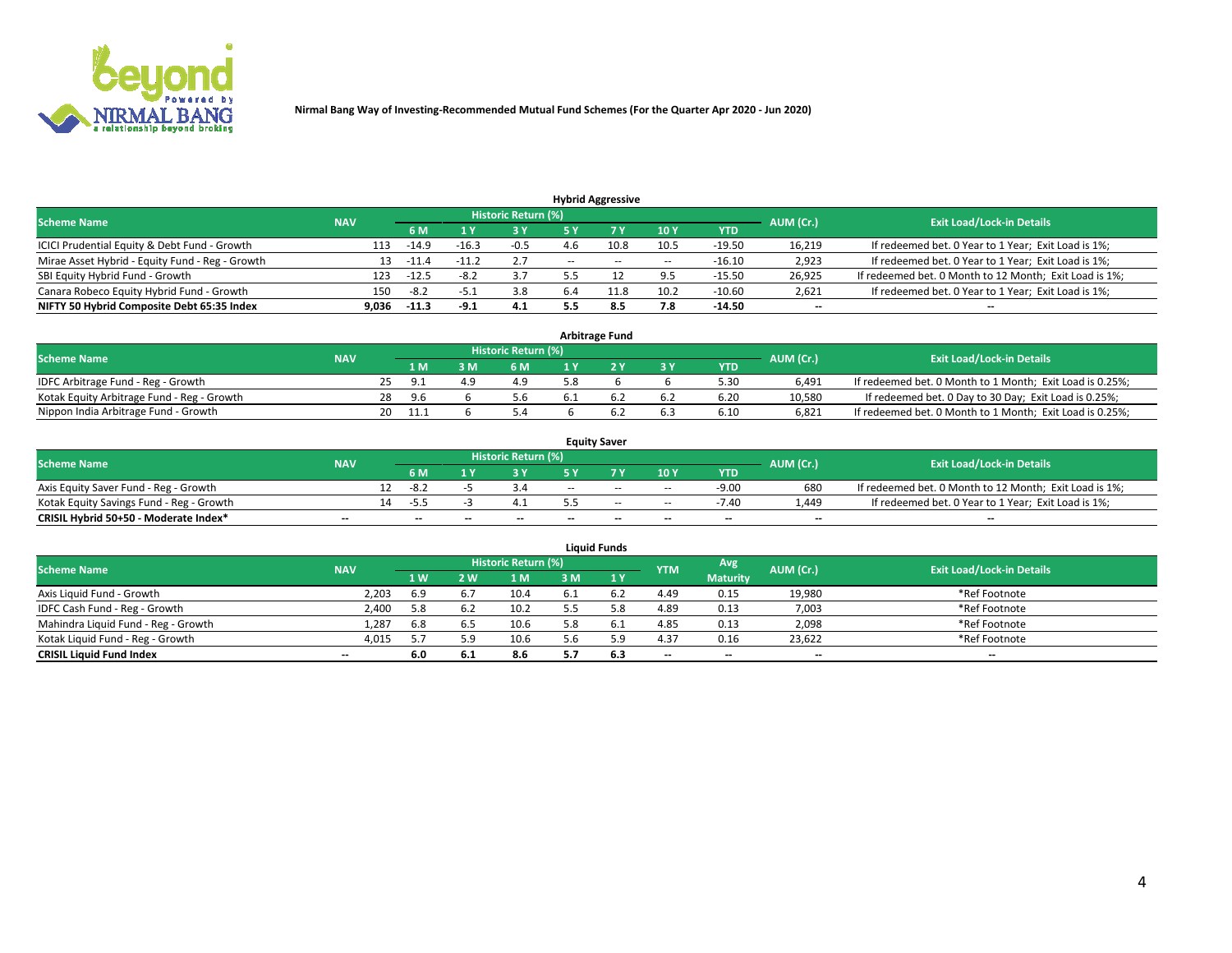

| <b>Ultra Short Fund</b>                       |            |       |  |                     |     |        |            |                          |           |                                  |  |  |  |  |
|-----------------------------------------------|------------|-------|--|---------------------|-----|--------|------------|--------------------------|-----------|----------------------------------|--|--|--|--|
| <b>Scheme Name</b>                            | <b>NAV</b> |       |  | Historic Return (%) |     |        | <b>YTM</b> | Avg                      | AUM (Cr.) | <b>Exit Load/Lock-in Details</b> |  |  |  |  |
|                                               |            | 1 M   |  | 6 M                 |     |        |            | <b>Maturity</b>          |           |                                  |  |  |  |  |
| IDFC Ultra Short Term Fund - Reg - Growth     |            | -22.2 |  | 6.6                 | 7.6 | $\sim$ | 5.87       | 0.48                     | 4,182     | Nil                              |  |  |  |  |
| Sundaram Ultra Short Term Fund - Reg - Growth |            | 17.9  |  |                     | $-$ | $\sim$ | 5.31       | 0.51                     | 332       | Nil                              |  |  |  |  |
| L&T Ultra Short Term Fund - Growth            | 33         | 23.9  |  | 6.3                 |     |        | 5.9        | 0.53                     | 1,670     | Nil                              |  |  |  |  |
| <b>NIFTY Ultra Short Duration Debt Index</b>  | 4.084      | 16.0  |  | 6.6                 | 1.A |        | $- -$      | $\overline{\phantom{a}}$ | $- -$     | $\overline{\phantom{a}}$         |  |  |  |  |

| <b>Money Market Fund</b>                         |                          |      |   |                            |     |      |            |                 |           |                                  |  |  |  |  |
|--------------------------------------------------|--------------------------|------|---|----------------------------|-----|------|------------|-----------------|-----------|----------------------------------|--|--|--|--|
| <b>Scheme Name</b>                               | <b>NAV</b>               |      |   | <b>Historic Return (%)</b> |     |      | <b>YTM</b> | Avg             | AUM (Cr.) | <b>Exit Load/Lock-in Details</b> |  |  |  |  |
|                                                  |                          | 1 M  | M | 6 M                        | 1 Y | -3 Y |            | <b>Maturity</b> |           |                                  |  |  |  |  |
| Aditya Birla Sun Life Money Manager Fund - Reg - | 271                      | 29.2 |   |                            | 7.9 |      | 6.57       | 0.80            | 8,318     | Nil                              |  |  |  |  |
| Growth                                           |                          |      |   |                            |     |      |            |                 |           |                                  |  |  |  |  |
| Franklin India Savings Fund - Growth             | 37                       | 26.0 |   | 6.7                        |     |      | 6.57       | 0.71            | 3,357     | Nil                              |  |  |  |  |
| Nippon India Money Market Fund - Growth          | 3,053                    | 21.7 |   | 6.6                        |     |      | 6.22       | 0.55            | 3,491     | Nil                              |  |  |  |  |
| <b>CRISIL Liquid Fund Index</b>                  | $\overline{\phantom{a}}$ | 8.6  |   | 5.7                        | 6.3 | $-$  | $- -$      | $- -$           | $- -$     | $\overline{\phantom{a}}$         |  |  |  |  |

| <b>Short Term Fund</b>                          |            |    |       |      |                     |     |      |            |                 |           |                                  |  |  |  |
|-------------------------------------------------|------------|----|-------|------|---------------------|-----|------|------------|-----------------|-----------|----------------------------------|--|--|--|
| <b>Scheme Name</b>                              | <b>NAV</b> |    |       |      | Historic Return (%) |     |      | <b>YTM</b> | Avg             | AUM (Cr.) | <b>Exit Load/Lock-in Details</b> |  |  |  |
|                                                 |            |    | 1 M.  | 3M   | 6 M                 |     | 73 Y |            | <b>Maturity</b> |           |                                  |  |  |  |
| Axis Short Term Fund - Growth                   |            | 22 | 37.5  | 7.9  | 7.9                 | 9.6 | 7.6  | 6.92       | 2.90            | 4,821     | Nil                              |  |  |  |
| HDFC Short Term Debt Fund - Growth              |            | 23 | 33.0  | 6.8  | 7.8                 | 9.5 | 7.8  | 1.48       | 3.31            | 11,204    | Nil                              |  |  |  |
| IDFC Bond Fund - Short Term Plan - Reg - Growth |            | 42 | 37.1  | 6.9  | 7.2                 | 9.3 |      | 6.52       | 2.31            | 11,573    | Nil                              |  |  |  |
| Kotak Bond Short Term Fund - Reg - Growth       |            | 38 | -33.7 | 8.5  | 7.9                 | 9.7 | 7.4  | 7.04       | 3.00            | 9,526     | Nil                              |  |  |  |
| L&T Short Term Bond Fund - Reg - Growth         |            | 20 | 40.1  | 10.3 | 8.6                 | 9.8 |      | 6.29       | 2.49            | 4,778     | Nil                              |  |  |  |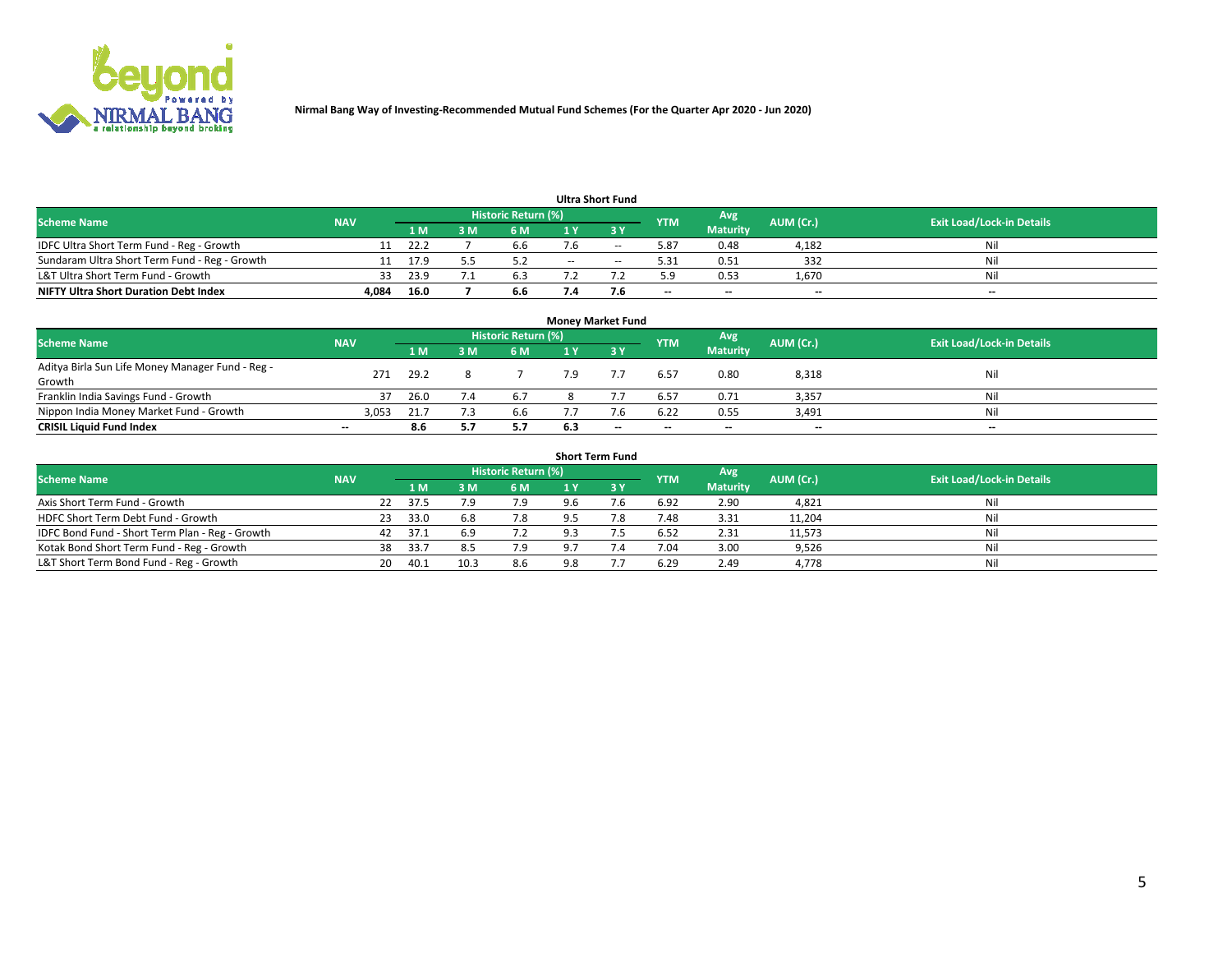

| <b>Low Duration Fund</b>                  |            |      |            |                      |  |  |            |                 |           |                                  |  |  |  |  |
|-------------------------------------------|------------|------|------------|----------------------|--|--|------------|-----------------|-----------|----------------------------------|--|--|--|--|
| <b>Scheme Name</b>                        | <b>NAV</b> |      |            | Historic Return (%)' |  |  | <b>YTM</b> | Avg             | AUM (Cr.) | <b>Exit Load/Lock-in Details</b> |  |  |  |  |
|                                           |            | 1 M  | : M        | 6 M                  |  |  |            | <b>Maturity</b> |           |                                  |  |  |  |  |
| Axis Treasury Advantage Fund - Growth     | 2.265      | 25.9 |            | כ.ס                  |  |  | 6.52       | 1.20            | 4.229     | Nil                              |  |  |  |  |
| Canara Robeco Savings Fund - Reg - Growth |            | 26.1 | <b>b.3</b> | 6.2                  |  |  |            | 0.99            | 936       | Nil                              |  |  |  |  |
| IDFC Low Duration Fund - Reg - Growth     | 29         | 23.7 |            | 6.4                  |  |  | 5.93       | 1.31            | 4,391     | Nil                              |  |  |  |  |

| <b>Banking &amp; PSU Bond Funds</b>            |            |      |     |                            |      |     |            |                 |           |                                  |  |  |  |  |
|------------------------------------------------|------------|------|-----|----------------------------|------|-----|------------|-----------------|-----------|----------------------------------|--|--|--|--|
| <b>Scheme Name</b>                             | <b>NAV</b> |      |     | <b>Historic Return (%)</b> |      |     | <b>YTM</b> | Avg             | AUM (Cr.) | <b>Exit Load/Lock-in Details</b> |  |  |  |  |
|                                                |            | 1 M. | 8 M | 6 M                        |      |     |            | <b>Maturity</b> |           |                                  |  |  |  |  |
| Axis Banking & PSU Debt Fund - Growth          | 1.915      | 39.3 | 6.5 |                            |      | 8.4 | 6.50       | 2.40            | 13.089    | Ni                               |  |  |  |  |
| Kotak Banking and PSU Debt Fund - Reg - Growth | 47         | 34.9 |     |                            | 10.7 |     | 6.79       | 3.62            | 4.759     | Ni                               |  |  |  |  |
| IDFC Banking & PSU Debt Fund - Reg - Growth    | 18         | 45.4 |     |                            | 10.9 |     | 6.52       | 2.99            | 13.751    | Ni                               |  |  |  |  |

| <b>Corporate Bond Funds</b>                         |            |      |      |                     |      |     |            |                 |           |                                                         |  |  |  |  |
|-----------------------------------------------------|------------|------|------|---------------------|------|-----|------------|-----------------|-----------|---------------------------------------------------------|--|--|--|--|
| <b>Scheme Name</b>                                  | <b>NAV</b> |      |      | Historic Return (%) |      |     | <b>YTM</b> | Avg \           | AUM (Cr.) | <b>Exit Load/Lock-in Details</b>                        |  |  |  |  |
|                                                     |            | 1 M. | 8 M  | 6 M                 |      |     |            | <b>Maturity</b> |           |                                                         |  |  |  |  |
| ICICI Prudential Corporate Bond Fund - Reg - Growth | 21         | 30.7 |      |                     | 9.4  |     | 6.98       | 3.18            | 11,736    | Nil                                                     |  |  |  |  |
| L&T Triple Ace Bond Fund - Reg - Growth             | 53.        | 49.2 | 12.3 | 11.2                | 14.6 | 8.6 | 7.16       | 8.06            | 3.169     | If redeemed bet. 0 Month to 3 Month; Exit Load is 0.5%; |  |  |  |  |
| Kotak Corporate Bond Fund - Std - Growth            | 2.702      | 29.6 | 6.6  |                     |      |     | 6.49       | 1.60            | 4,306     | Nil                                                     |  |  |  |  |

| <b>Credit Risk Fund</b>                    |            |    |      |        |                     |     |     |            |                 |           |                                                           |  |  |
|--------------------------------------------|------------|----|------|--------|---------------------|-----|-----|------------|-----------------|-----------|-----------------------------------------------------------|--|--|
| <b>Scheme Name</b>                         | <b>NAV</b> |    |      |        | Historic Return (%) |     |     | <b>YTM</b> | Avg             | AUM (Cr.) | <b>Exit Load/Lock-in Details</b>                          |  |  |
|                                            |            |    | 1 M  |        | 6 M                 |     | 3Y  |            | <b>Maturity</b> |           |                                                           |  |  |
| ICICI Prudential Credit Risk Fund - Growth |            | 22 | 22.4 | ა.ნ.   | 8.4                 | 9.1 |     | 9.38       | 2.25            | 11,994    | If redeemed bet. 0 Year to 1 Year; Exit Load is 1%;       |  |  |
| Kotak Credit Risk Fund - Reg - Growth      |            |    | 16.1 | $-3.6$ | 2.8                 | 6.4 | 6.4 | 8.76       | 2.65            | 4,798     | If redeemed bet. 0 Year to 1 Year; Exit Load is 1%;       |  |  |
|                                            |            |    |      |        |                     |     |     |            |                 |           | If redeemed bet. 0 Month to 12 Month; Exit Load is 3%; If |  |  |
| SBI Credit Risk Fund - Growth              |            | 32 | 22.4 |        | 5.7                 | 6.1 | 6.3 | 8.77       | 2.78            | 4,929     | redeemed bet. 12 Month to 24 Month; Exit Load is 1.5%; If |  |  |
|                                            |            |    |      |        |                     |     |     |            |                 |           | redeemed bet. 24 Month to 36 Month; Exit Load is 0.75%;   |  |  |